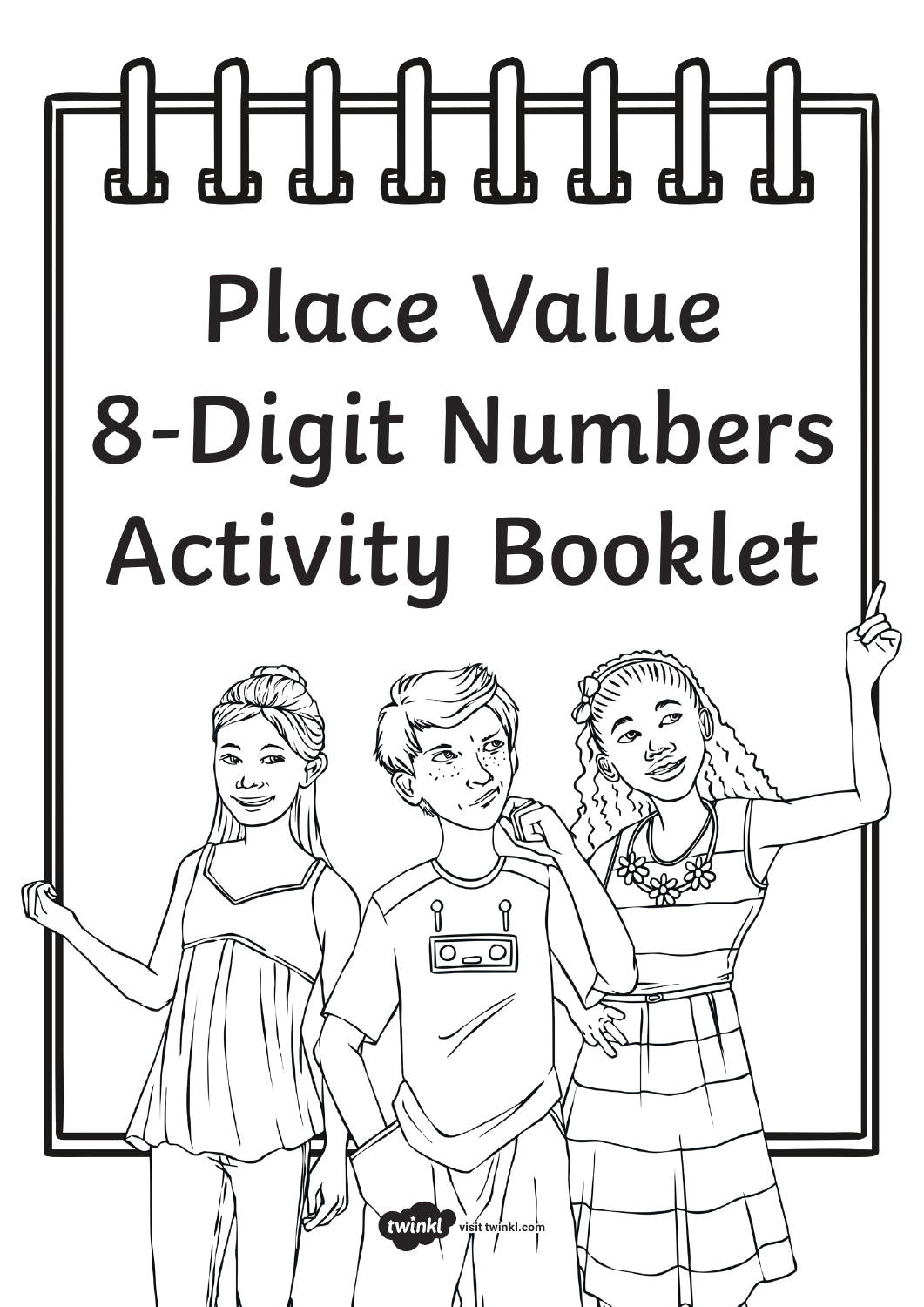## **Place Value 8-Digit Number Challenge**

Write a single-digit number in each star.



| What is the                                            |  |
|--------------------------------------------------------|--|
| largest 8-digit number you can make?                   |  |
| smallest 8-digit number you can make?                  |  |
| largest odd 8-digit number?                            |  |
| largest even 8-digit number?                           |  |
| smallest odd 8-digit number?                           |  |
| smallest even 8-digit number?                          |  |
| largest 8-digit number rounded to the nearest 10?      |  |
| largest 8-digit number rounded to the nearest 100?     |  |
| largest 8-digit number rounded to the nearest 1000?    |  |
| largest 8-digit number rounded to the nearest 10 000?  |  |
| smallest 8-digit number rounded to the nearest 10?     |  |
| smallest 8-digit number rounded to the nearest 100?    |  |
| smallest 8-digit number rounded to the nearest 1000?   |  |
| smallest 8-digit number rounded to the nearest 10 000? |  |



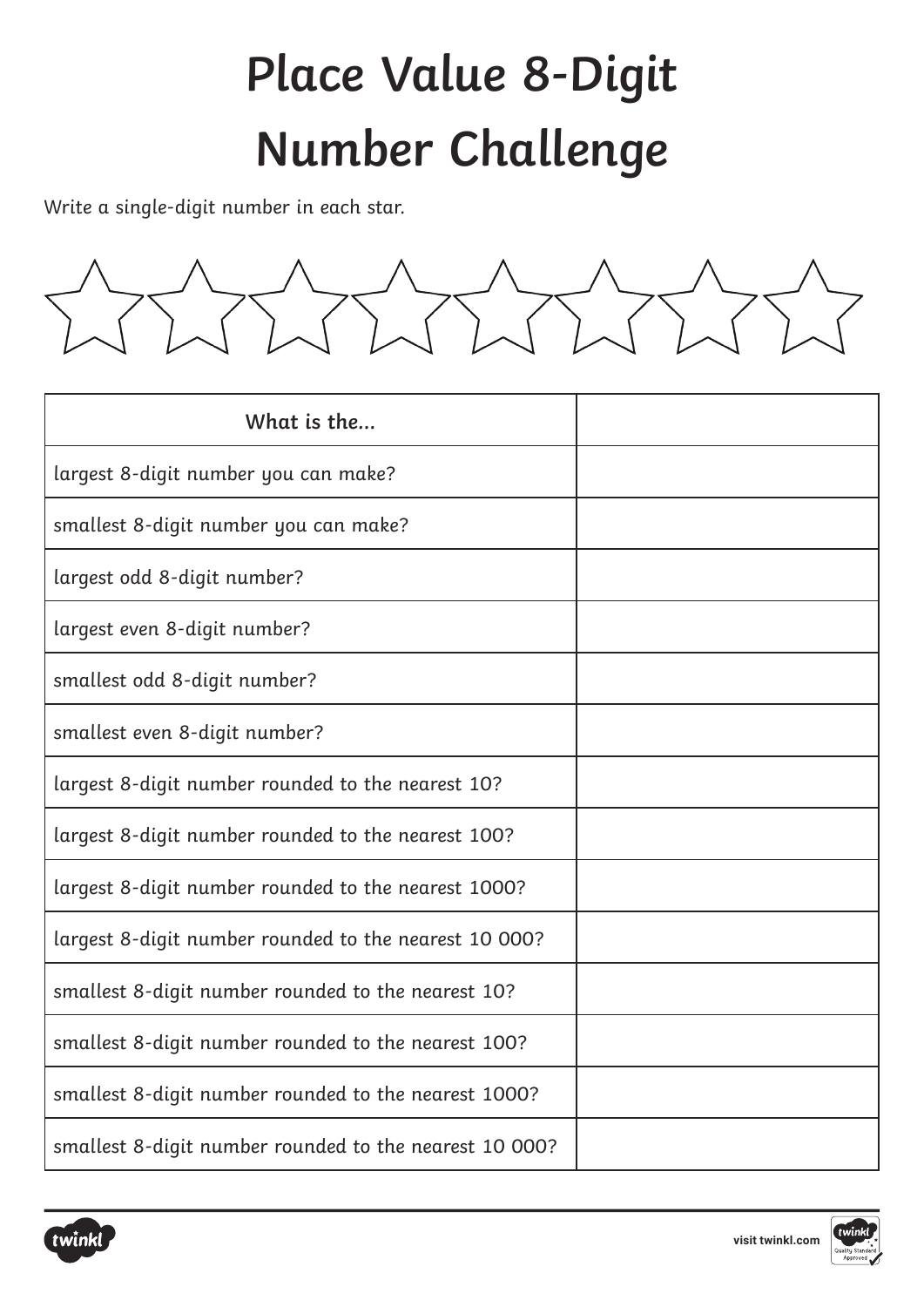## **Ordering 8-Digit Numbers**



Compare and order the numbers above from the smallest to the largest.

| Smallest |
|----------|
|          |
|          |
|          |
|          |
|          |
|          |
|          |
|          |
|          |
|          |
|          |
|          |
|          |
|          |
|          |
|          |
|          |
|          |
|          |
|          |
|          |
|          |
|          |
|          |
|          |
|          |
| Largest  |

twinkl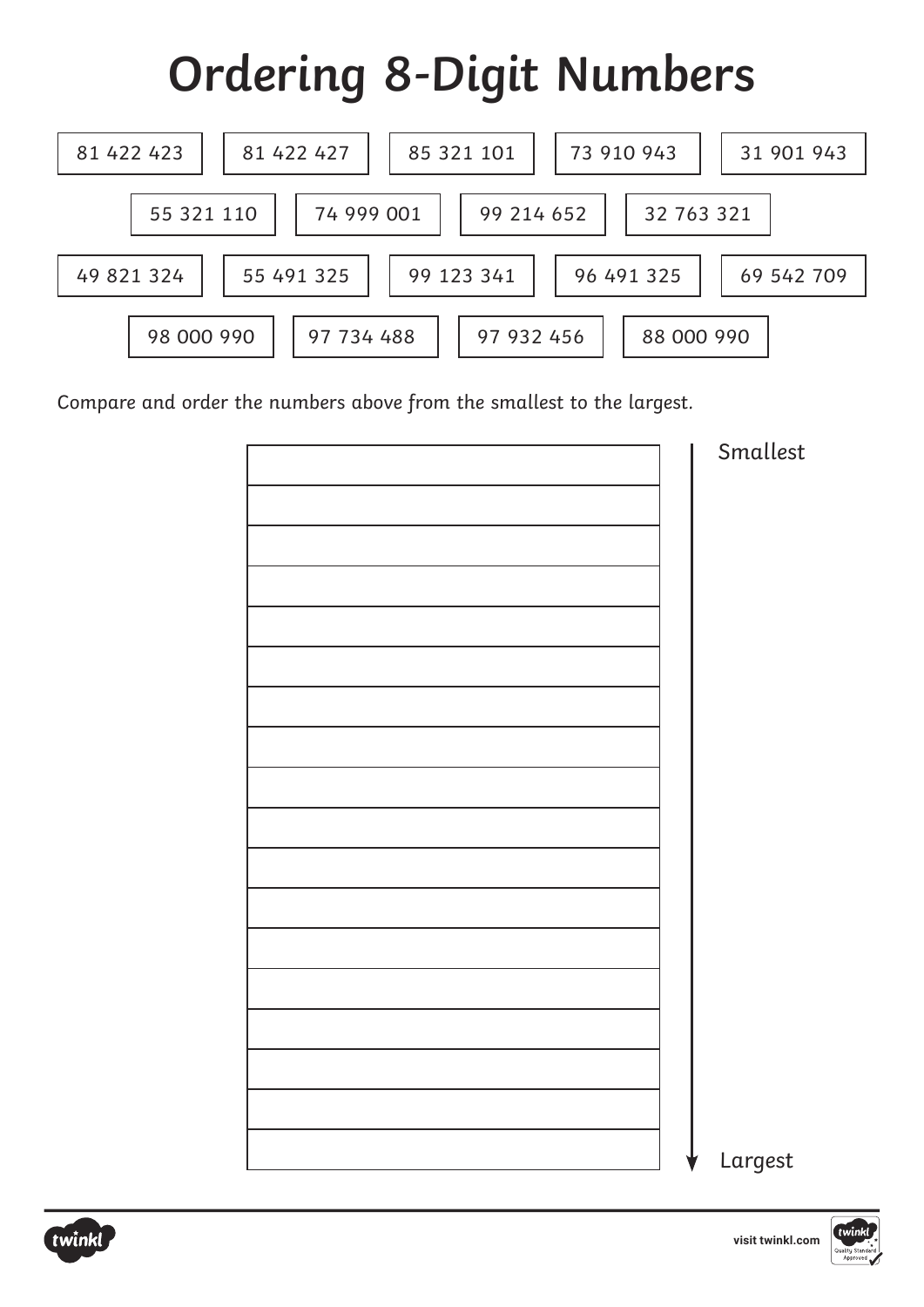## **Writing 8-Digit Numbers in Words**

Write these 8-digit numbers in words. The first one has been done for you.

| <b>Number</b> | Words                                                                                |
|---------------|--------------------------------------------------------------------------------------|
| 41 232 320    | Forty-one million, two hundred and thirty-two thousand, three<br>hundred and twenty. |
| 36 729 431    |                                                                                      |
| 99 651 190    |                                                                                      |
| 74 378 000    |                                                                                      |
| 11 421 019    |                                                                                      |
| 67 311 304    |                                                                                      |
| 26 460 901    |                                                                                      |
| 13 256 874    |                                                                                      |
| 72 530 121    |                                                                                      |
| 71 672 910    |                                                                                      |
| 55 323 127    |                                                                                      |
| 66 989 123    |                                                                                      |
| 99 999 999    |                                                                                      |

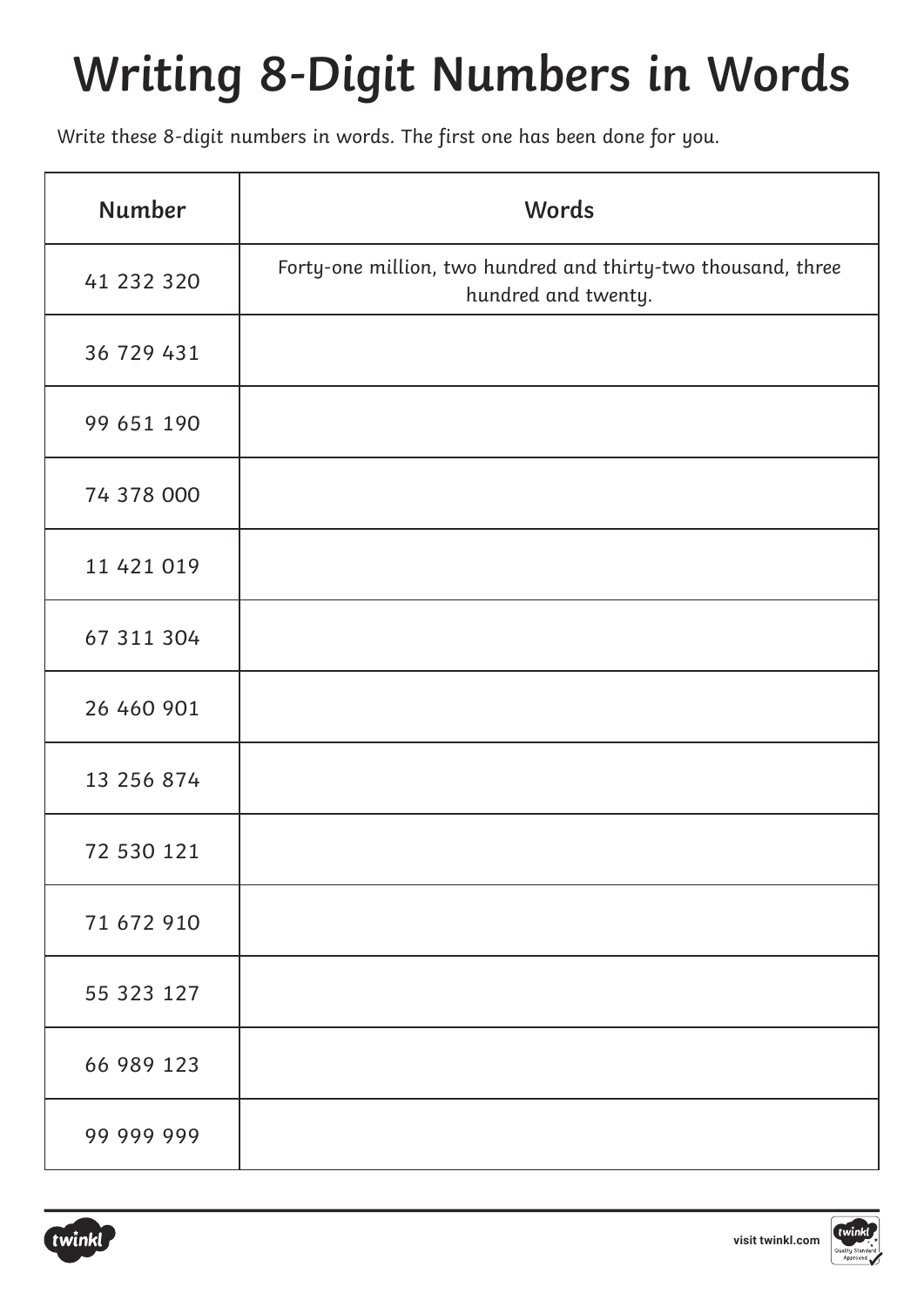## **Finding the Value of 8-Digit Numbers**

Find the value of the underlined number. The first one has been done for you.

| Number     | Value in Words | <b>Value in Numbers</b> |
|------------|----------------|-------------------------|
| 94 231 901 | ninety million | 90 000 000              |
| 59 632 325 |                |                         |
| 84 224 321 |                |                         |
| 65 232 110 |                |                         |
| 47 794 432 |                |                         |
| 99 024 421 |                |                         |
| 76 421 103 |                |                         |
| 39 424 422 |                |                         |
| 45 013 422 |                |                         |
| 68 532 401 |                |                         |
| 33 912 313 |                |                         |
| 16 635 321 |                |                         |
| 44 352 631 |                |                         |
| 79 424 102 |                |                         |
| 24 232 121 |                |                         |
| 50 242 953 |                |                         |

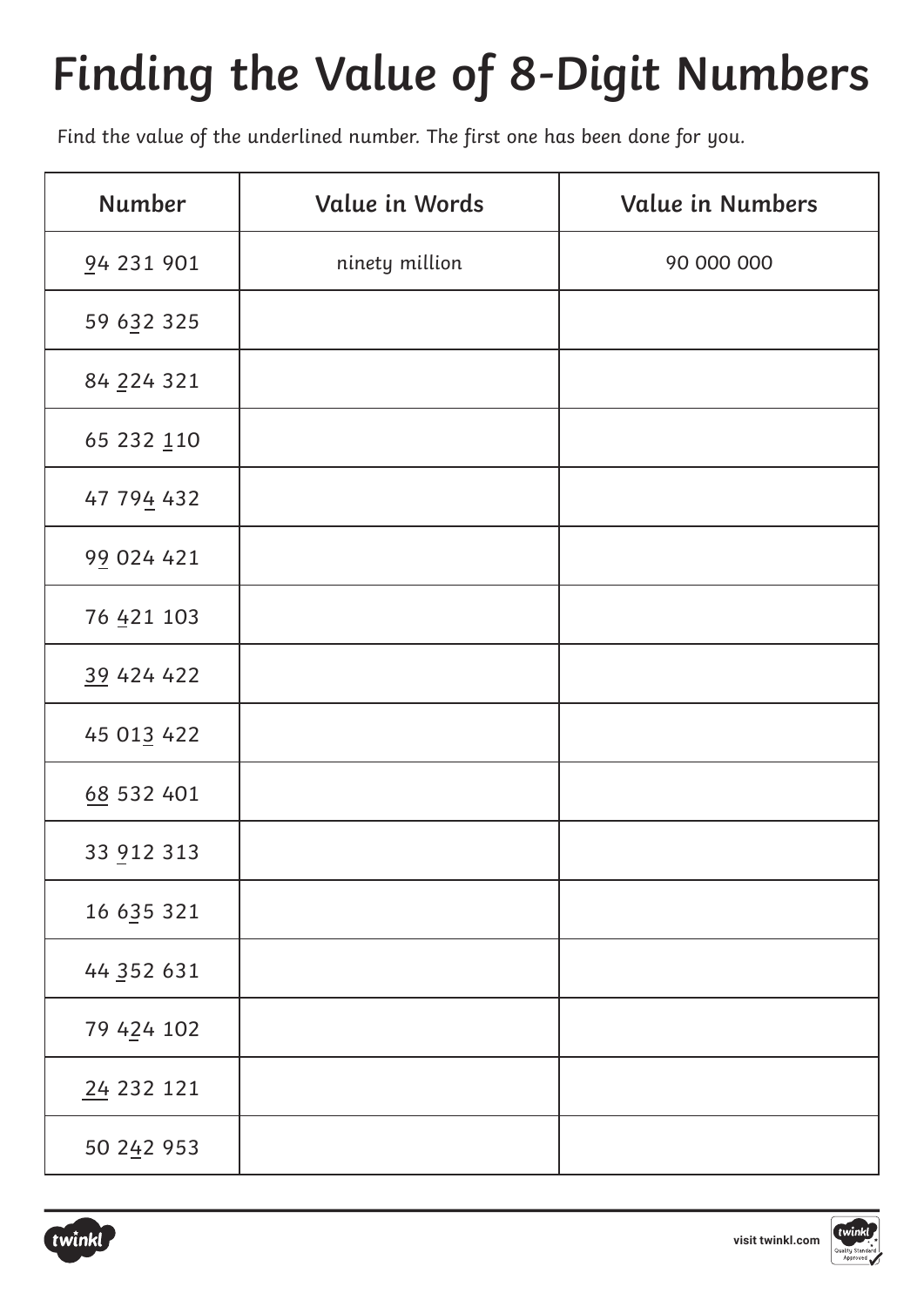## **Reading and Writing 8-Digit Numbers**

Write these numbers into the place value chart.

Fifty-five million, three hundred and forty thousand, six hundred and twelve

Twenty-four million, nine hundred and five thousand, six hundred and ninety-nine

Eighty-nine million, eight hundred and sixty-two thousand, nine hundred and eighty-four

Ninety-one million, fifty-six thousand, two hundred and four

Seventy-six million, twenty-two thousand, four hundred and sixty-six

Sixty million, seven hundred and ninety-one thousand, two hundred and twenty-one

Forty-six million, two hundred and one thousand, three hundred and nine

Ten million, two hundred and two thousand, four hundred and one

| Ten<br>Millions | Millions   | Hundred<br>Thousands | <b>Thousands</b> | Ten<br><b>Thousands</b> | <b>Hundreds</b> | <b>Tens</b> | Units          |
|-----------------|------------|----------------------|------------------|-------------------------|-----------------|-------------|----------------|
| 5               | $\sqrt{5}$ | $\mathbf{3}$         | 4                | $\mathsf O$             | 6               | $\mathbf 1$ | $\overline{2}$ |
|                 |            |                      |                  |                         |                 |             |                |
|                 |            |                      |                  |                         |                 |             |                |
|                 |            |                      |                  |                         |                 |             |                |
|                 |            |                      |                  |                         |                 |             |                |
|                 |            |                      |                  |                         |                 |             |                |
|                 |            |                      |                  |                         |                 |             |                |
|                 |            |                      |                  |                         |                 |             |                |



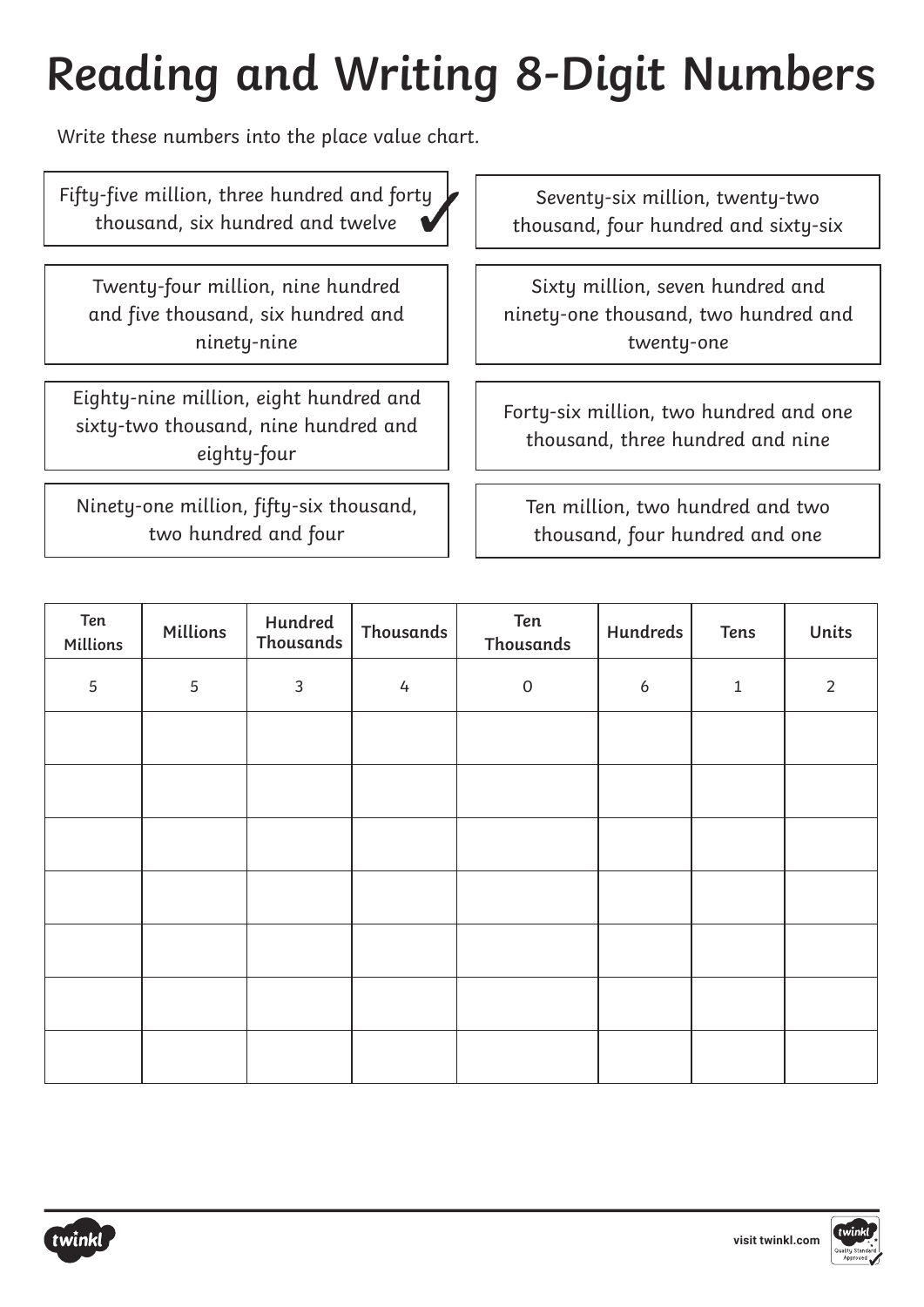#### Ordering 8-Digit Numbers - **Answers**



Compare and order the numbers above from the smallest to the largest.

| 31 901 943 |
|------------|
| 32 763 321 |
| 49 821 324 |
| 55 321 110 |
| 55 491 325 |
| 69 542 709 |
| 73 910 943 |
| 74 999 001 |
| 81 422 423 |
| 81 422 427 |
| 85 321 101 |
| 88 000 990 |
| 96 491 325 |
| 97 734 488 |
| 97 932 456 |
| 98 000 990 |
| 99 123 341 |
| 99 214 652 |
|            |

Smallest



Largest

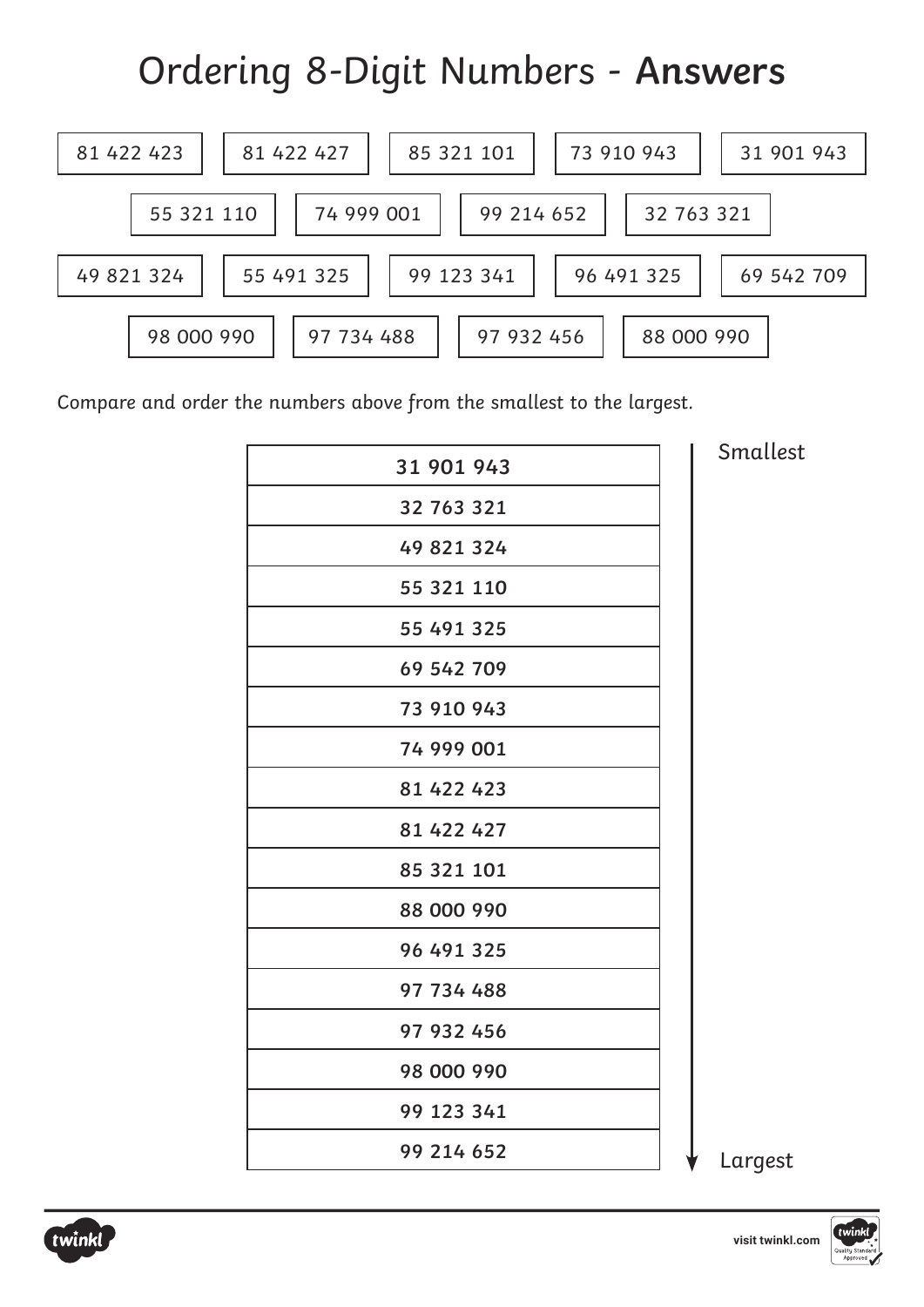#### Writing 8-Digit Numbers in Words - **Answers**

Write these 8-digit numbers in words. The first one has been done for you.

| <b>Number</b> | Words                                                                                         |
|---------------|-----------------------------------------------------------------------------------------------|
| 41 232 320    | forty-one million, two hundred and thirty-two thousand, three<br>hundred and twenty.          |
| 36 729 431    | thirty-six million, seven hundred and twenty-nine thousand, four<br>hundred and thirty-one.   |
| 99 651 190    | ninety-nine million, six hundred and fifty-one thousand, one<br>hundred and ninety.           |
| 74 378 000    | seventy-four million, three hundred and seventy-eight thousand.                               |
| 11 421 019    | eleven million, four hundred and twenty-one thousand and nineteen.                            |
| 67 311 304    | sixty-seven million, three hundred and eleven thousand, three<br>hundred and four.            |
| 26 460 901    | twenty-six million, four hundred and sixty thousand, nine<br>hundred and one.                 |
| 13 256 874    | thirteen million, two hundred and fifty-six thousand, eight hundred<br>and seventy-four.      |
| 72 530 121    | seventy-two million, five hundred and thirty thousand, one hundred<br>and twenty-one.         |
| 71 672 910    | seventy-one million, six hundred and seventy-two thousand, nine<br>hundred and ten.           |
| 55 323 127    | fifty-five million, three hundred and twenty-three thousand, one<br>hundred and twenty-seven. |
| 66 989 123    | sixty-six million, nine hundred and eighty nine thousand, one<br>hundred and twenty-three     |
| 99 999 999    | nine million, nine hundred and ninety-nine thousand, nine hundred<br>and ninety-nine          |



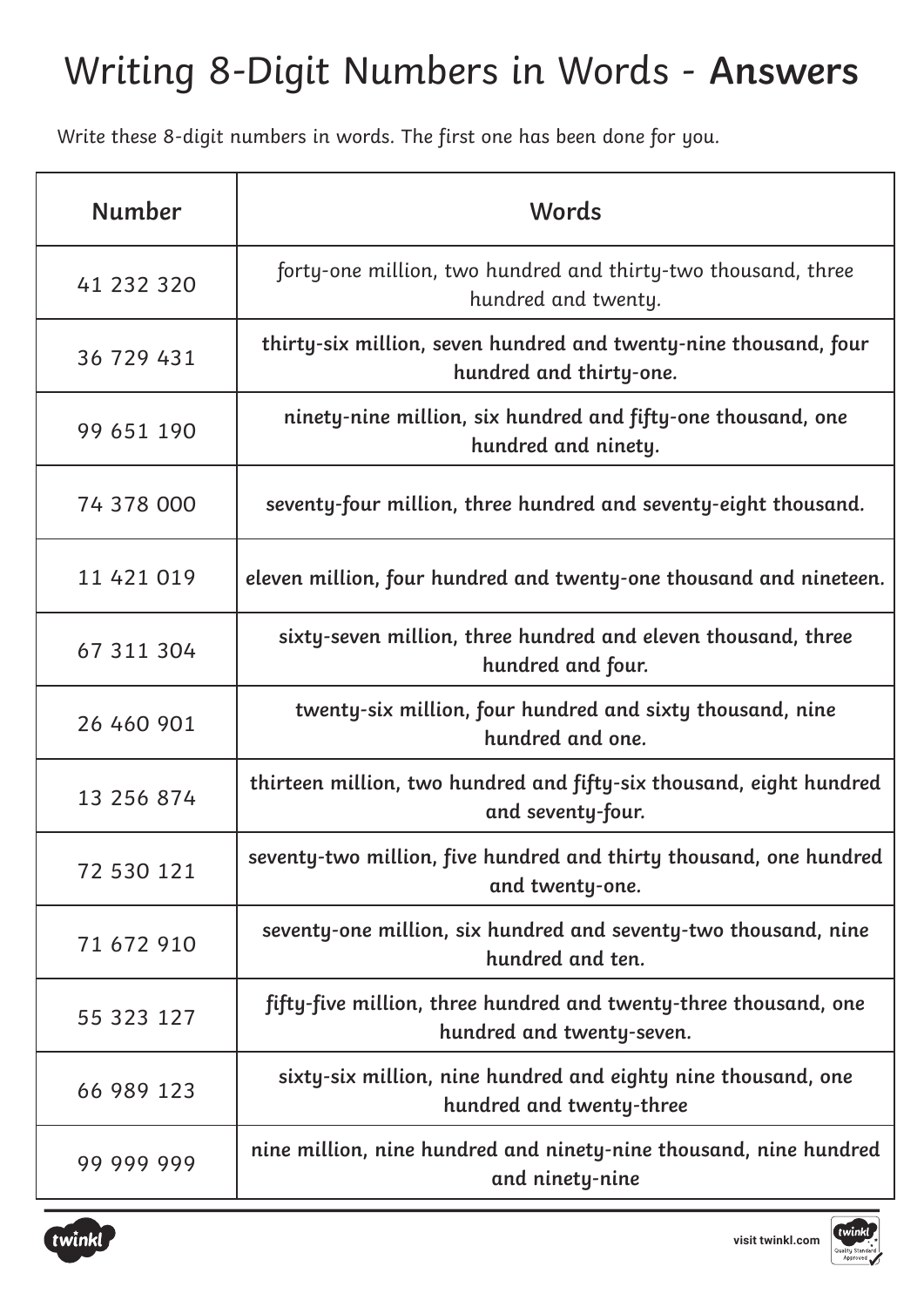#### Finding the Value of 8-Digit Numbers - **Answers**

Find the value of the underlined number. The first one has been done for you.

| <b>Number</b> | Value in Words                    | <b>Value in Numbers</b> |  |  |
|---------------|-----------------------------------|-------------------------|--|--|
| 94 231 901    | ninety million<br>90 000 000      |                         |  |  |
| 59 632 325    | thirty thousand<br>30 000         |                         |  |  |
| 84 224 321    | two hundred thousand              | 200 000                 |  |  |
| 65 232 110    | one hundred<br>100                |                         |  |  |
| 47 794 432    | four thousand                     | 4000                    |  |  |
| 99 024 421    | nine million                      | 9 000 000               |  |  |
| 76 421 103    | four hundred thousand             | 400 000                 |  |  |
| 39 424 422    | thirty-nine million               | 39 000 000              |  |  |
| 45 013 422    | three thousand                    | 3000                    |  |  |
| 68 532 401    | sixty-eight million               | 68 000 000              |  |  |
| 33 912 313    | nine hundred thousand             | 900 000                 |  |  |
| 16 635 321    | thirty thousand                   | 30 000                  |  |  |
| 44 352 631    | three hundred thousand            | 300 000                 |  |  |
| 79 424 102    | twenty thousand                   | 20 000                  |  |  |
| 24 232 121    | twenty-four million<br>24 000 000 |                         |  |  |
| 50 242 953    | forty thousand<br>40 000          |                         |  |  |